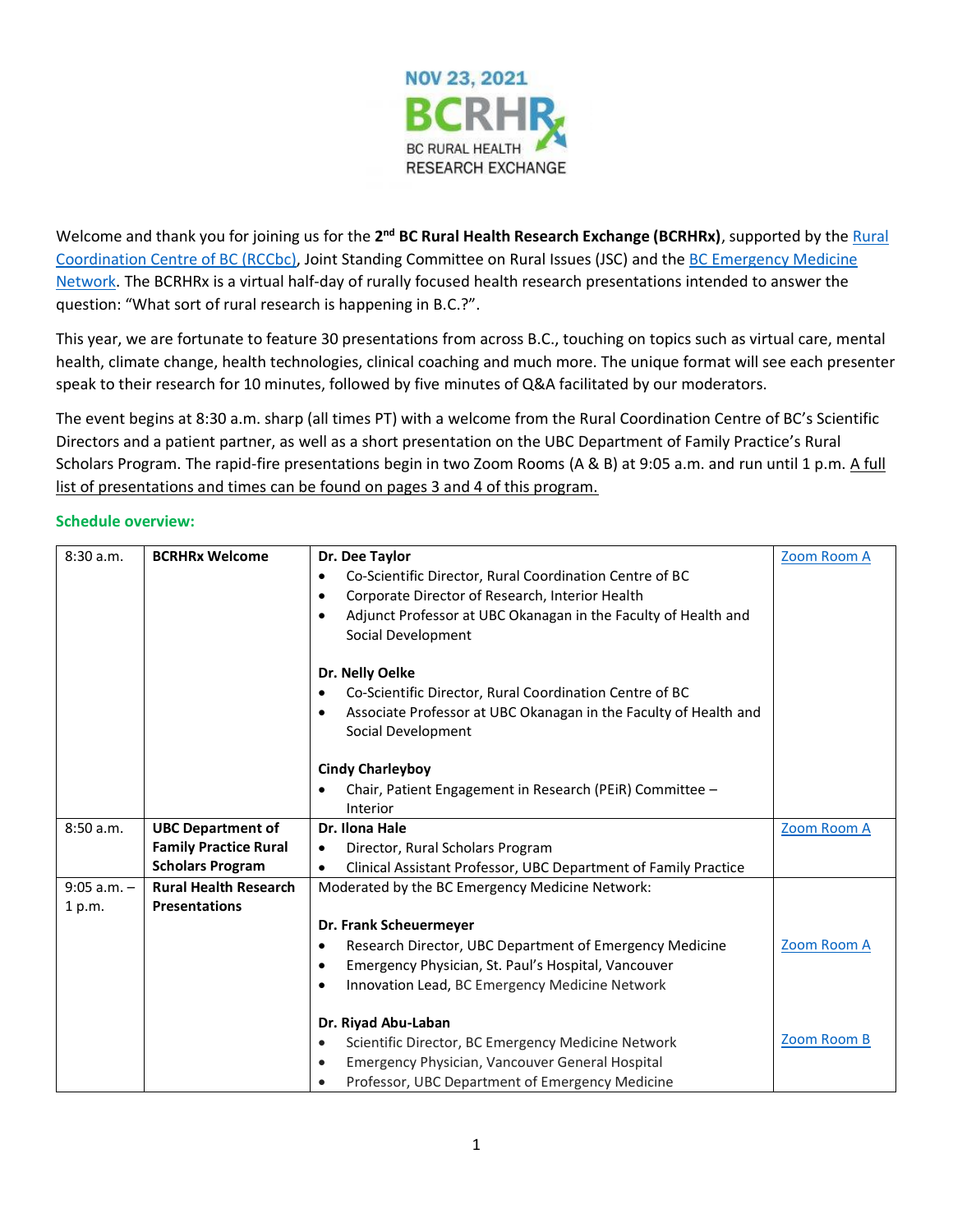## **Important notes:**

**Rapid presentations:** Research presentations will be 10-minutes in length with five minutes for Q&A. The short presentation intervals may be challenging for both presenters and audience members, but the intention is to showcase as many rural health research projects as possible in a short time frame.

**Webinar format:** For those unfamiliar with the 'webinar' format in Zoom, when you – as a general audience member – log in via the provided links, you will not have access to your microphone and camera. Audience members will be able to pose questions to the presenters via the 'chat box' and/or the 'Q&A' options at the bottom of your Zoom window. Only presenters (aka panelists) will have access to their microphones and cameras as required (presenters will enter the Zoom Rooms via unique web links).

## **Partners:**

**About the Rural Coordination Centre of BC (RCCbc):** The RCCbc, in conjunction with the Rural Education Action Plan (REAP), seeks to improve the health of rural people and communities of British Columbia by:

- supporting physician and healthcare provider health and practice;
- growing relationships through collaboration and partnerships;
- augmenting feedback loops; and
- enhancing innovation.

These goals are achieved through communication, facilitation, collaboration, evaluation, and sharing of best practices. RCCbc supports and develops provincial initiatives by engaging and coordinating with rural healthcare providers to facilitate the development of local and/or regional solutions, frameworks, and networks. Though rural-focused, RCCbc sees value in applying rural solutions to benefit all health professionals facing similar challenges.

**About the Joint Standing Committee on Rural Issues (JSC):** The JSC was established under the Rural Subsidiary Agreement in 2001. It is comprised of representatives from Doctors of BC, the Ministry of Health, and the health authorities. The JSC advises the BC government and Doctors of BC on matters pertaining to rural medical practice. The goal of the JSC is to enhance the availability and stability of physician services in rural and remote areas of British Columbia by addressing some of the unique and difficult circumstances faced by physician.

**About the BC Emergency Medicine Network (BC EMN):** The BC Emergency Medicine Network connects BC emergency practitioners with each other and with current, practical resources via four core programs. And these programs – Clinical Resources, Innovation, Continuing Professional Development, and Real-Time Support – integrate this support under one roof. In this way, the Network connects academics, policy makers, administrators, managers, and patients with front-line clinicians.

**Enormous thanks:** Thank you to the many stakeholders and partners who have helped guide/support the BCRHRx, including the BC SUPPORT Unit, the South Okanagan Similkameen Rural Health Research Advisory Committee, and the Interior Health Research Department.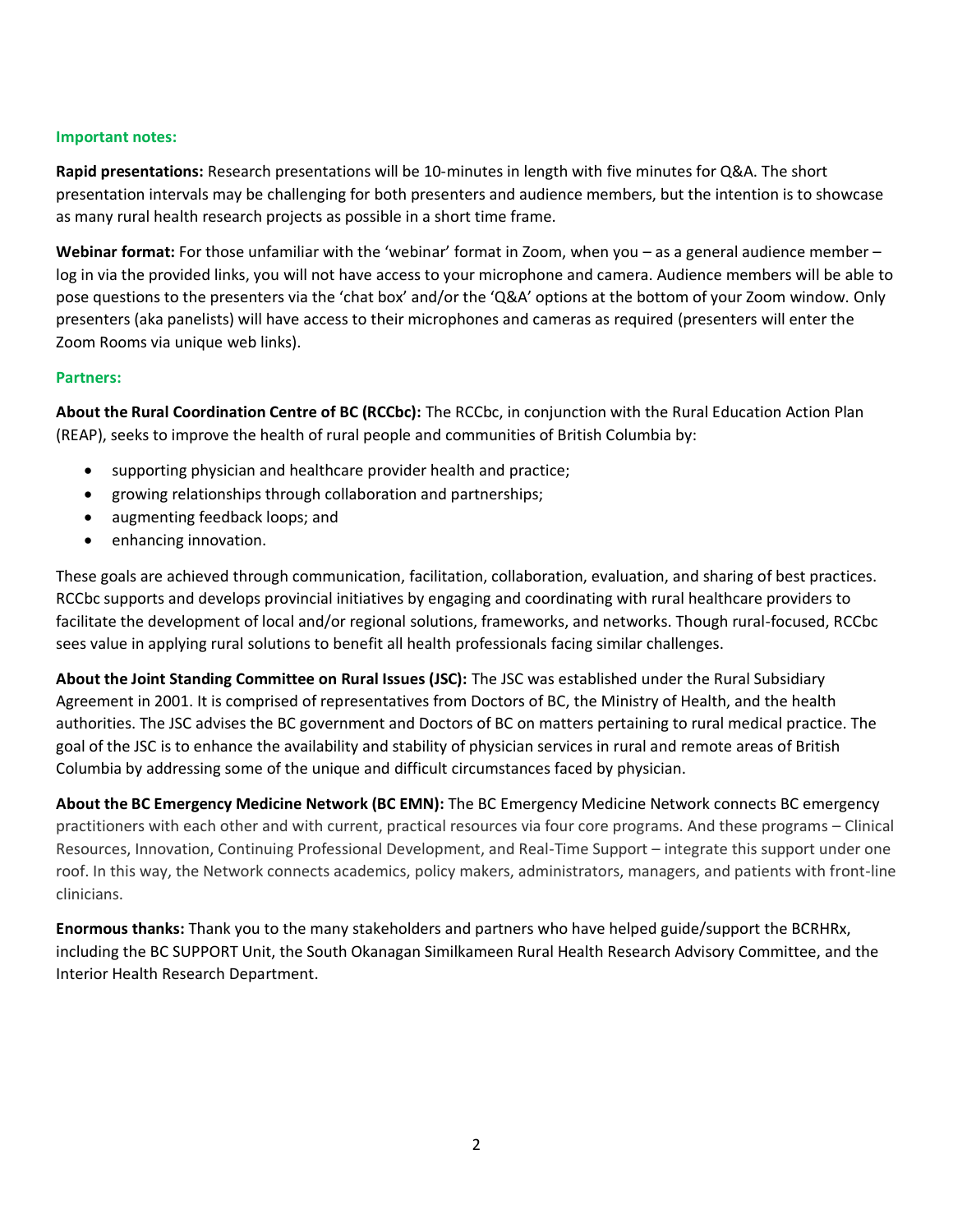|       | <b>Zoom Room A</b><br>https://ca01web.zoom.us/j/66046451064<br>Mobile (one-tap): (Canada) +17789072071,,66046451064#<br>Phone: (Canada) +1 778 907 2071<br>Webinar ID: 660 4645 1064 |                                               |                                                                                                                               | <b>Zoom Room B</b><br>https://ca01web.zoom.us/j/67880093881<br>Mobile (one-tap): (Canada) +17789072071,,67880093881#<br>Phone: (Canada) +1 778 907 2071<br>Webinar ID: 678 8009 3881 |                                           |                                                                                                                                          |  |  |
|-------|--------------------------------------------------------------------------------------------------------------------------------------------------------------------------------------|-----------------------------------------------|-------------------------------------------------------------------------------------------------------------------------------|--------------------------------------------------------------------------------------------------------------------------------------------------------------------------------------|-------------------------------------------|------------------------------------------------------------------------------------------------------------------------------------------|--|--|
|       |                                                                                                                                                                                      |                                               |                                                                                                                               |                                                                                                                                                                                      |                                           |                                                                                                                                          |  |  |
|       | Presenter                                                                                                                                                                            | <b>Affiliation</b>                            | <b>Presentation title</b>                                                                                                     | Presenter                                                                                                                                                                            | <b>Affiliation</b>                        | <b>Presentation title</b>                                                                                                                |  |  |
| 09:05 | Dr. Jonathan Little                                                                                                                                                                  | <b>UBCO</b>                                   | Testing of a local aerosol/droplet<br>scavenging device in a simulated medical<br>setting                                     | David Shifflett,<br>Dawson Penner                                                                                                                                                    | <b>UBCO</b>                               | Exploration of nurses' equity considerations in<br>their electronic documentation                                                        |  |  |
| 09:20 | Dr. Mike Figurski                                                                                                                                                                    | VistaCan                                      | VEMR, a learning open source EMR with<br>integrated video and AWS services<br>(transcribe Medical, and Comprehend<br>Medical) | Dr. Tracy Morton                                                                                                                                                                     | RCCbc,<br>UBC, NHA                        | Rural POCUS Survey - what do BC's<br>practitioners need to be skilled using ultrasound<br>with patients?                                 |  |  |
| 09:35 | Eric Ferguson                                                                                                                                                                        | <b>UBCO</b>                                   | The Impact of Climate Change-Related<br>Hazards on the Mental Health of Rural<br>Communities in British Columbia              | Dr. Jude Kornelsen                                                                                                                                                                   | <b>UBC</b>                                | Support for Rural Generalist Practice: The<br><b>Efficacy of PoCUS</b>                                                                   |  |  |
| 09:50 | Dr. Malgorzata<br>Kaminska                                                                                                                                                           | <b>UNBC</b><br>(NMP)                          | Life on the (Therapeutic) Range:<br>Exploring the Quality of Warfarin<br>Management in Prince George, British<br>Columbia     | Nicole Didiuk, Kevin<br>Fairbairn                                                                                                                                                    | <b>UBC CPD</b>                            | Building Point-of-Care Ultrasound Capacity in<br>Rural Emergency Departments: An Educational<br>Innovation                               |  |  |
| 10:05 | Dr. Rahul Gupta,<br>Marilyn Pedersen                                                                                                                                                 | Gibsons<br>Medical<br>Clinic,<br><b>RCCbc</b> | Exploring health coaching and<br>mindfulness as levers for transformation in<br>health: stakeholder perspectives              | Dr. Jude Kornelsen                                                                                                                                                                   | <b>UBC</b>                                | Responding to Climate Change and Eco-System<br>Disruption in BC                                                                          |  |  |
| 10:25 | <b>Stretch Break</b>                                                                                                                                                                 |                                               |                                                                                                                               |                                                                                                                                                                                      |                                           |                                                                                                                                          |  |  |
| 10:30 | Dr. Anthon Meyer                                                                                                                                                                     | NHA,<br>RCCbc,<br><b>GPSC</b>                 | Transforming the Fort St. James COPD<br>Care Model: An Evaluation Project                                                     | Jessica Burt                                                                                                                                                                         | University<br>of Leeds                    | Resilience to the Health Impacts of Climate<br>Change in Rural British Columbia: A<br><b>Comparative Policy Analysis</b>                 |  |  |
| 10:45 | Dr. Kirstie Overhill,<br>Dr. Bob Bluman                                                                                                                                              | RCC <sub>bc</sub><br><b>UBC CPD</b>           | Physician Engagement in Clinical<br>Coaching                                                                                  | Dr. Margaret<br>McGregor                                                                                                                                                             | <b>UBC</b> Dept.<br>of Family<br>Practice | The human health effects of unconventional<br>natural gas development: A systematic review<br>of epidemiologic and biomonitoring studies |  |  |
| 11:00 | Emily Mayzes-<br>Kotulla, Ashish Giri                                                                                                                                                | <b>UBCO</b>                                   | A mobile makerspace to support inclusive<br>patient and community-led technology<br>solutions for rural health and wellness   | Dr. Sean Maurice                                                                                                                                                                     | <b>UNBC</b><br>(NMP)                      | Youth Perspectives on Healthcare Careers                                                                                                 |  |  |

*Click on the Zoom Room links below to access the presentations*